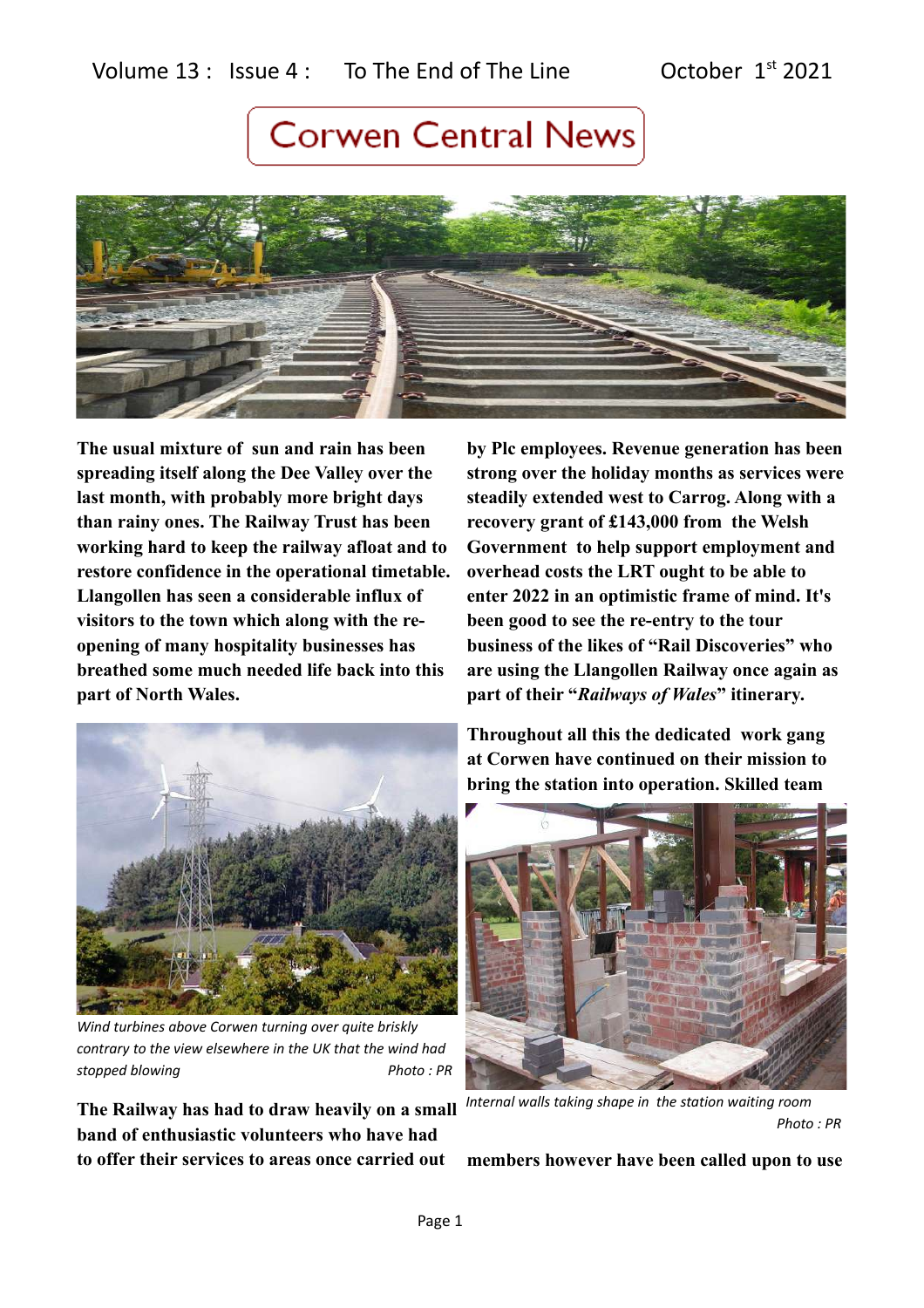**some of their time to help the operational railway back onto its feet, resulting in a slowing of some of the Corwen work.** 

**However, the brick work on the station building has continued, with some of the internal walls starting to show through, new access steps have been built at the East End and the long awaited sewer connection (only three years in admin!! see CCNL passim) has been made.**

### **Waiting Room**

Work on this at the west end has continued steadily over the last month. The door frames have *shown in the middle of the picture Photo : PR*been delivered and are now in their correct position, whilst the window frames are due to be delivered within the next week or so. In the meantime "place holders" are being used so that the brick work can continue with the correct spacing.



*Window sills in place in the station waiting room Photo : PR*

A limiting factor on this job continues to be the need to bond bricks at set intervals to the main internal steel frame.



 *Slotted bonding of the brickwork . Bonding resin* 

Depending on their position bricks either have to be "blind" drilled to take a stud bolt or a pocket cut into it which has a stud, washer and retaining nut put in. Either way each fitting needs to be resin bonded to its brick before it is then cemented into position. The photograph below shows John Mason putting in another course of red bricks. Note these are across the width to maintain the brick bond/pattern as shown in the photograph to the left.

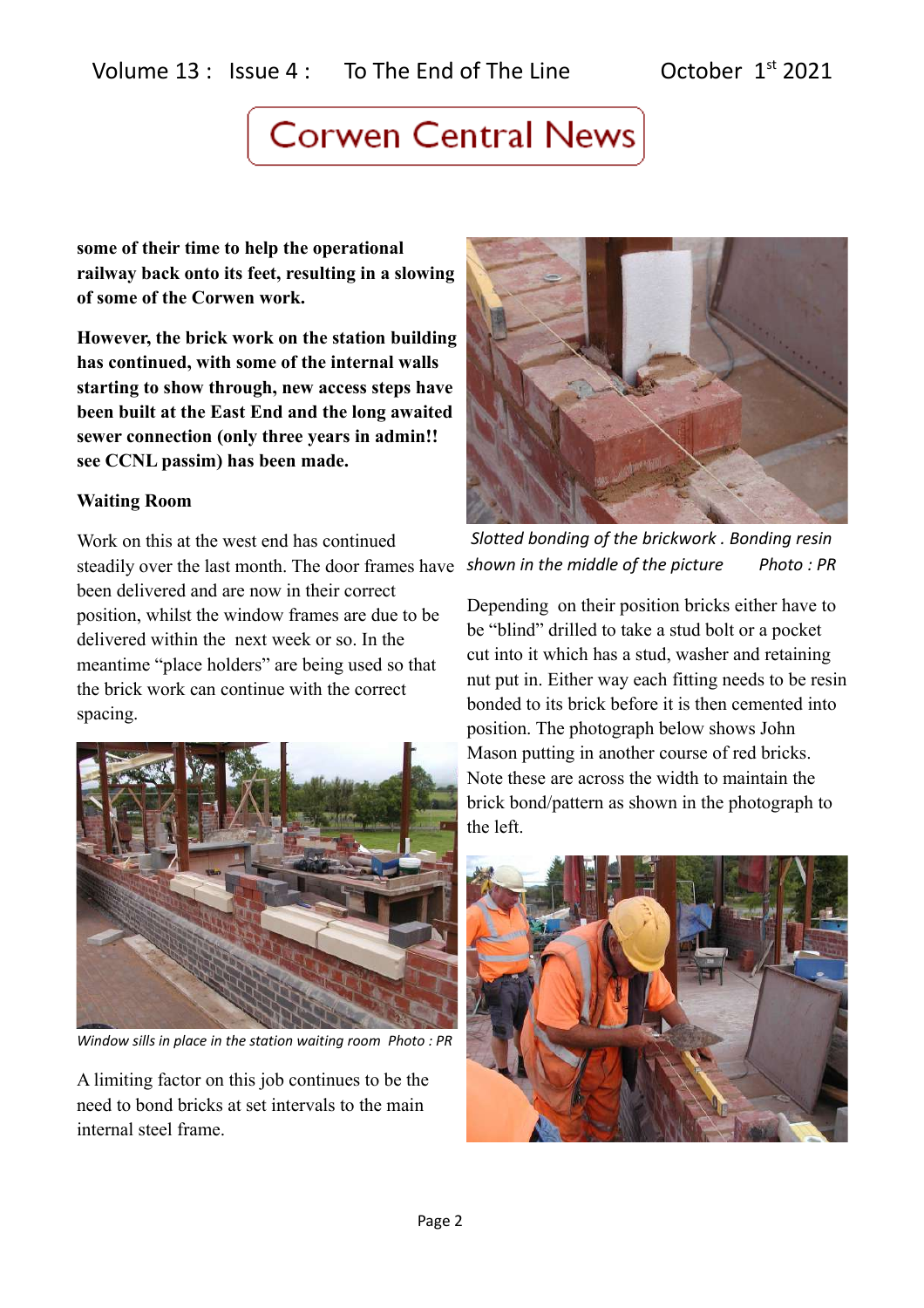#### **More steps along the way**

Some of the surplus platform edging slabs have found a new home acting as steps up the side of the south batter (embankment) which will give a more secure route for signalmen to the signalbox. The photograph shows the new steps awaiting safety rails. These will be of traditional construction using seasoned timber with the top rail appropriately smoothed and shaped for a hand grip.



*New East End steps up from the car park to rail level Photo: PR*

The temporary "*Bomac*" blocks used as a ramp up the side of the batter have been removed and they will be relocated to the west end of the platform

where they will "pave" the way for the emergency exit down the north batter.



*Bomac ramp walk now removed. Crossing Bomacs visible top left Photo : PR*

The *Bomac* crossing leading to the now closed "*Chicken Dock*" (Project HQ for the last 6years) will be moved towards the new steps to act as a safe pedestrian walkway across the track for signalmen. The building will remain as a meeting room as and when required and as an office for the storage of all the mountain of paperwork associated with the project.

#### **The missing link**

As this edition of CCNL was about to close for publication, Team Principal, Peter Neve was delighted to hear that the long awaited sewer connection was due to be made by the contractor. This will bring to an end the on-going administrative saga of the "sewer pipe", in which a supposedly straight forward six month approval period turned into a three year endurance challenge. Most sagas either have a grizzly or happy ending. For once , as far as Peter and the Project are concerned it is a happy ending!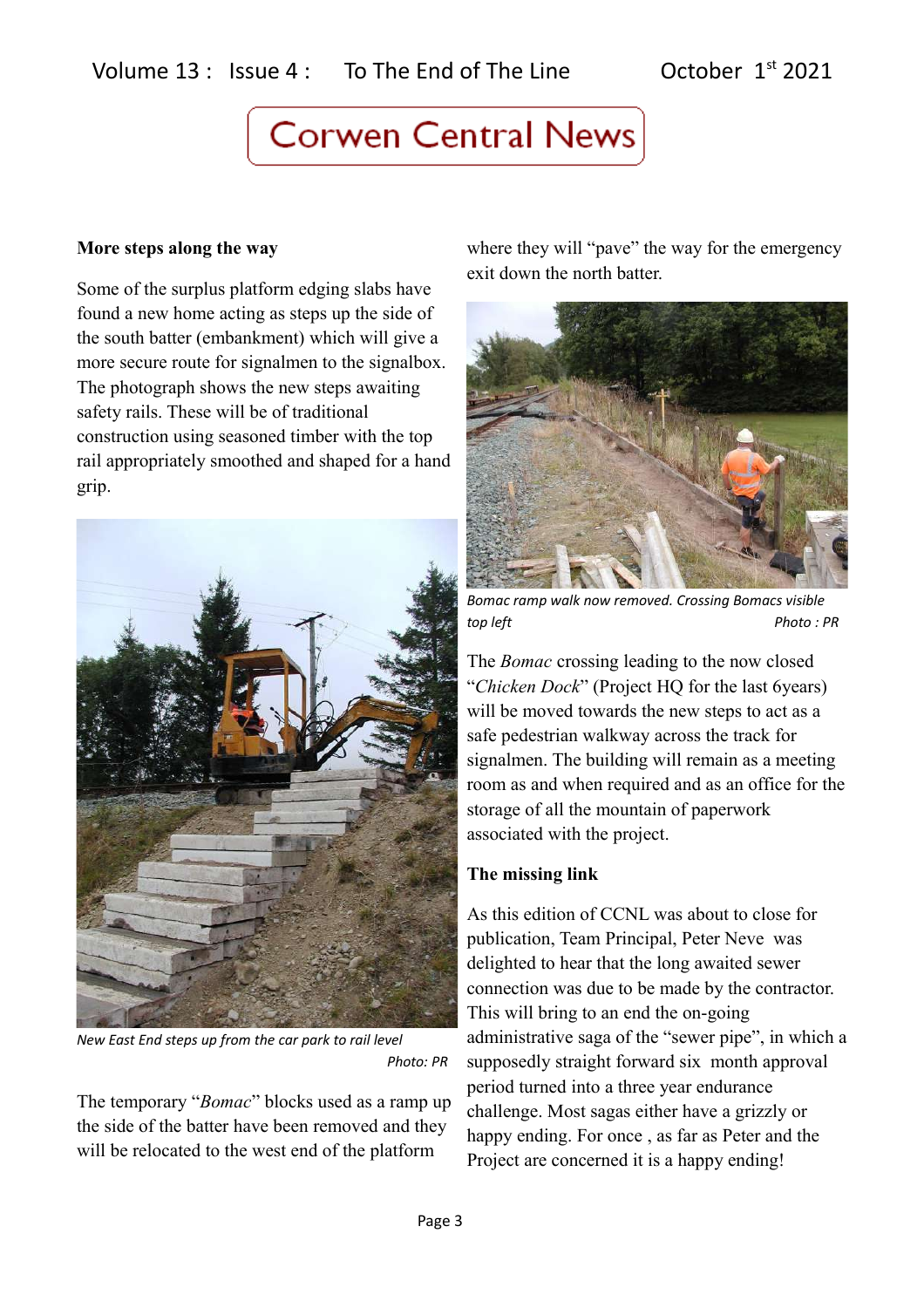Peter Neve writes : "Attached is a photograph of the finished demarcation chamber and compound, which was completed early this afternoon. It doesn't look much considering it has taken just over 3 years to get to this point, but for me it is a delight to behold.



*New receiving chamber - centre of picture* Photo : PN

There is still the small matter of a CCTV survey between the BCUHB chamber and ours (approximately 6 metres in length) and a final inspection by Dŵr Cymru/Welsh Water (so I wouldn't take anything for granted), but I am



*Relayed pathway behind the Health Centre after regrading the pipework Photo : PN*

delighted that we have reached this milestone. The

work was carried out by *E. Jones and Son (Clawdd Newydd)* and I think they deserve a mention, in that the work that they have actually carried out exceeded the initial remit. They have had to relay the section of 110 mm diameter pipe between the two chambers, as the gradient of the original pipe was not sufficient. This involved digging up part of the BCUHB (*Betsi Cadwaladr University Health Board)* pathway and subsequent reinstatement and removing the rodding eye in the pipeline part way up the embankment. I found the workforce very polite, courteous, helpful and easy to deal with. They removed all rubbish and left the work area in a very tidy condition. All we need now is a water connection!" ("Not another 3 years we hope? *Ed*)

Many thanks need to go to Peter for his dogged determination to get the right result!

### **Funding and Lucky Numbers**

| 1                    | 2 3 4 5 6 7 8 |       |  |  |  |                         |    | 910  |     |
|----------------------|---------------|-------|--|--|--|-------------------------|----|------|-----|
| 11                   |               |       |  |  |  | 12 13 14 15 16 17 18 19 |    |      | -20 |
| 21                   |               |       |  |  |  | 22 23 24 25 26 27 28 29 |    |      | 30  |
| 31                   |               |       |  |  |  | 32 33 34 35 36 37 38 39 |    |      | 40  |
| 41                   |               |       |  |  |  | 42 43 44 45 46 47 48 49 |    |      | 50  |
| 51                   |               |       |  |  |  | 52 53 54 55 56 57 58    |    | - 59 | 60  |
| 61                   |               | 62 63 |  |  |  | 64 65 66 67             | 68 | 69   | 70  |
| 71                   |               |       |  |  |  | 72 73 74 75 76 77 78 79 |    |      | 80  |
| <b>Lucky Numbers</b> |               |       |  |  |  |                         |    |      |     |

*This month's winning number is 52*

This month's winner of Lucky Numbers is **Derek Foster**, a long time member of the Railway Trust and Corwen Project supporter, with **Number 18.**  Many congratulations go to Derek on his win.

With Christmas and New Year on the horizon (where does all that time go??) The Project's treasurer Paul Bailey writes: "This month and also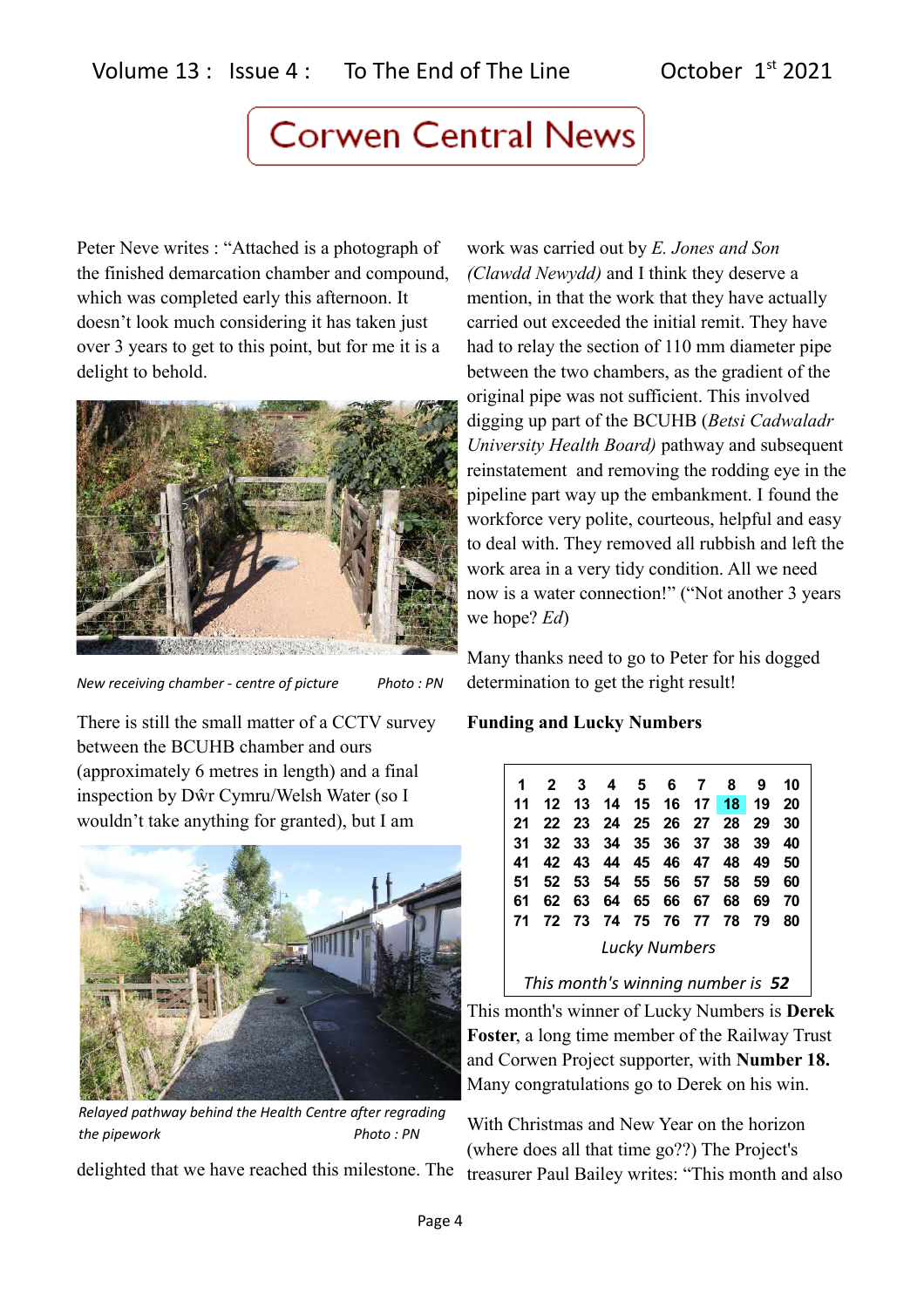until the end of 2021 I am promoting the sale of our *Llangollen Railway 2022 Calendar* produced by Neil Evans.



*Calendar thumb nails Photo :NE*

This consists of a series of water colour sketches depicting our Railway in the unique way that only Neil can. Calendars are £6 each (plus £1.65 postage) or 2 for £11 (plus £2 postage). They can be ordered from me on

the usual contact numbers (see below) or **from Neil on 01606 553808.** Proceeds to go towards future Trust Projects."

*For donations to* **the Corwen Project especially the Canopy Appeal -** *Please make cheques payable to CCRD (Corwen Central Railway Development ) and forward to the Llangollen Railway Trust, The Station, Abbey Road, Llangollen, LL20 8NS*

*If you want more details /payment options. on any of the appeals then please contact Paul Bailey on 01490 450271 or email "paulbaileywincham@yahoo.co.uk"*



### **End Piece**

Anyone looking out from the North Wales coast and the North Wirral coast can't fail to have noticed a great gathering of wind turbines in Liverpool Bay. This is *North Hoyle Offshore Wind Farm* and is Wales' first offshore wind farm, and the UK's first major offshore renewable power project. It commenced operation in 2003. The first of the UK's Round 1 offshore wind farms, North Hoyle covers an area of 10 square kilometres (3.9sq mi), and is located approximately 7.5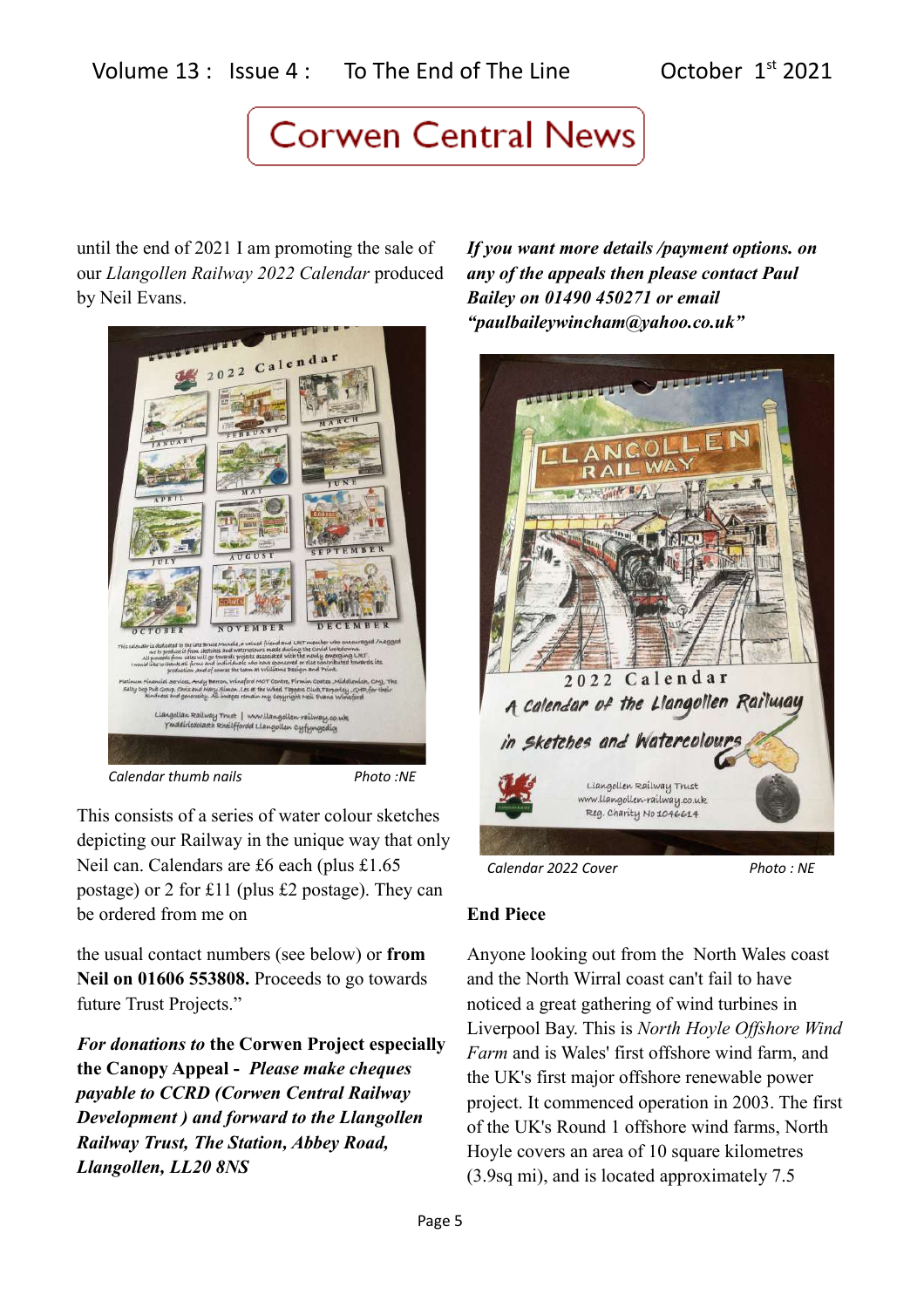kilometres (4.7mi) off the coast of North Wales, between the towns of Rhyl and Prestatyn. The Round 1 projects were intended to act as test beds; building the UK's understanding of offshore wind power, whilst in total also providing well over 1,000 MW of green



*North Hoyle wind farm photographed from a passenger plane by "Parrot of Doom"*

generating capacity for the UK. All of the Round 1 offshore wind farms were limited to a maximum area of 10 square kilometres (3.9 sq mi), and no more than 30 wind turbines.



*Component parts of a modern wind turbine Illustration : Office of Energy Efficiency and Renewable Energy*

The wind farm's 30 *Vestas V80 Offshore wind turbines* are each rated at 2 M(ega)W(atts) capacity, giving a maximum project output of 60 MW. At the time of installation this was the most powerful wind farm in the UK, producing sufficient electricity annually to power 50,000 homes.

Once the principle of generating electricity at sea was established the *Gwynt y Môr* (Welsh: meaning *sea wind*) wind farm was added. This has a capacity of 576 (MW) and is the fifth largest operating offshore wind farm in the world. The farm has 160 wind turbines of 150 metres (490ft) tip height above mean sea level.

Planning consent for the project was granted on 3 December 2008. The project has a value of 2 billion Euros, of which 1.2 billion Euros were spent on turbines and electrical connections. Construction began in 2012, power production started in September 2013, construction phase ended in November 2014, and final commissioning occurred in June 2015.

In May 2020 plans to add up to 107 new turbines were submitted to Flintshire Council, increasing the wind farm by an extra 41 square miles, with a generating capacity of at least 100 megawatts.

The tall, elegant modern wind turbines were by no means the first of their kind. As usual the 19<sup>th</sup> century engineers were there first! The first electricity-generating wind turbine was a battery charging machine installed in July 1887 by Scottish academic James Blyth to light his holiday home in Marykirk, Scotland. Some months later American inventor Charles F. Brush was able to build the first automatically operated wind turbine after consulting local University professors and colleagues Jacob S. Gibbs and Brinsley Coleberd